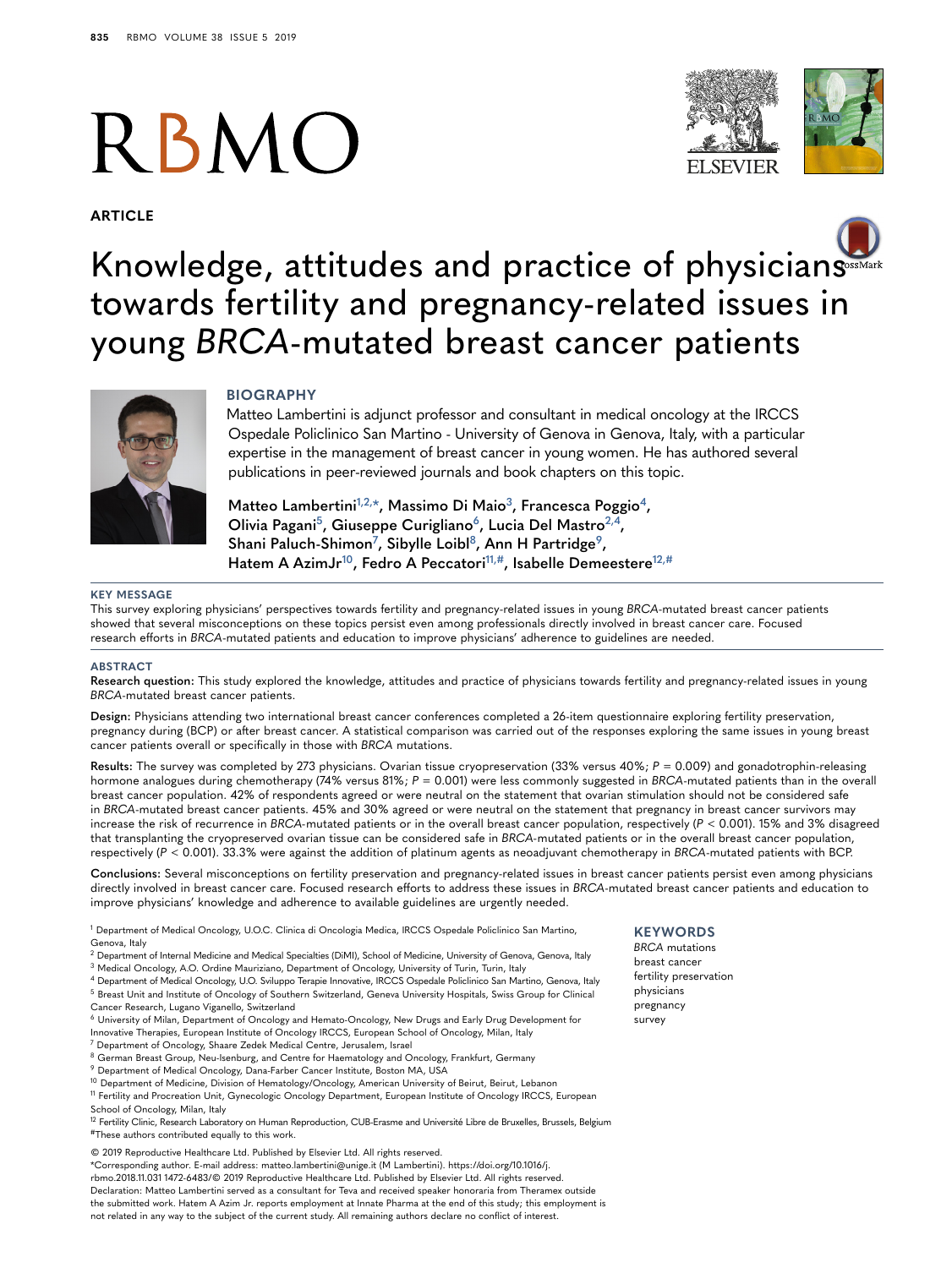# **INTRODUCTION**

**More than 10% of all breast** malignancies arising in women diagnosed at  $\leq 40$  years of age are expected to be hereditary tumours related malignancies arising in women diagnosed at ≤40 years of age are expected to germline deleterious mutations in the breast cancer susceptibility genes *BRCA1* or *BRCA2* (*[Copson](#page-7-0)  [et al., 2018; Rosenberg et al., 2016](#page-7-0)*). Carrying a germline deleterious *BRCA* mutation significantly impacts on the management of cancer prevention, diagnosis and treatment (*[Paluch-](#page-8-0)[Shimon et al., 2016](#page-8-0)*). Moreover, there is a biologic rationale supported by preclinical evidence that these mutations can also negatively impact on female reproductive potential (*[Lambertini et al., 2017b](#page-8-1)*). In addition, considering the significant lifetime risk of ovarian cancer (*[Kuchenbaecker et al., 2017](#page-8-2)*), *BRCA* carriers are candidates for prophylactic gynaecological surgery at a young age (*[Paluch-Shimon et al., 2016](#page-8-0)*). Hence, fertility and pregnancy-related issues can be particularly overwhelming in young *BRCA*-mutated breast cancer patients (*[Lambertini et al., 2017b](#page-8-1)*).

In recent years, thanks to the availability of a growing amount of data on these topics, specific guidelines on fertility preservation (*[Oktay et al., 2018;](#page-8-3)  [Peccatori et al., 2013](#page-8-3)*), pregnancy following anticancer treatments (*[Peccatori et al., 2013](#page-9-0)*), and management of breast cancer diagnosed during pregnancy (BCP) (*[Loibl et al., 2015;](#page-8-4)  [Peccatori et al., 2013](#page-8-4)*) have been developed to help physicians dealing with these important topics. However, limited evidence exists to support the current available recommendations during the counselling of young *BRCA*mutated breast cancer patients facing fertility- and pregnancy-related issues (*[Paluch-Shimon et al., 2016](#page-8-0)*). Several surveys exploring the reproductive decision-making and attitudes of *BRCA* carriers towards fertility preservation and childbearing habits have raised awareness of the importance to implement the counselling of these women after test disclosure (*[Chan et al., 2017; Gietel-](#page-7-1)[Habets et al., 2017; Woodson et al.,](#page-7-1)  [2014](#page-7-1)*). Nevertheless, there is a lack of data on physicians' perspectives and behaviour around these topics in the specific cohort of *BRCA*-mutated breast cancer patients.

We have recently reported the results of a survey conducted among different specialists involved in breast cancer care who participated in two international breast cancer conferences exploring physicians' knowledge, attitudes and practice towards fertility- and pregnancyrelated issues in young breast cancer patients (*[Lambertini et al., 2018a](#page-8-5)*). Although the overall picture was positive and encouraging, we observed that adherence to guidelines around these topics remains suboptimal (*[Lambertini](#page-8-5)  [et al., 2018a](#page-8-5)*). In the present analysis, we report the questions that explored physicians' knowledge, attitudes and practice towards fertility- and pregnancyrelated issues in the specific subgroup of young *BRCA*-mutated breast cancer patients. We postulated a poorer performance of responding physicians in this area than previously observed in the overall breast cancer population (*[Lambertini et al., 2018a](#page-8-5)*), considering the more limited available data to properly counsel *BRCA*-mutated patients in this setting.

# **MATERIALS AND METHODS**

Details of this survey were previously reported (*[Lambertini et al., 2018a](#page-8-5)*). Briefly, this was a 26-item questionnaire investigating fertility- and pregnancyrelated issues among physicians who attended the 2016 3rd ESO-ESMO Breast Cancer in Young Women International Conference (BCY3) (*[Paluch-Shimon et al., 2017](#page-8-6)*) and the 15th St Gallen International Breast Cancer Conference 2017 (BCC 2017) (*[Curigliano et al., 2017](#page-7-2)*). Different specialists as well as non-medical personnel and advocates involved in breast cancer care participated in these conferences.

A specific questionnaire was prepared on the basis of prior surveys on these topics (*[Adams et al., 2013; Forman et al.,](#page-7-3)  [2010; Quinn et al., 2009](#page-7-3)*) that was then adapted to the BCY3/BCC 2017 context by a team of physicians specifically experienced in this field to also include some unaddressed questions. The survey explored demographic, medical training and background information of responding physicians, as well as their knowledge, attitudes and practice towards fertility preservation, pregnancy after breast cancer and BCP (**Supplementary Appendix**). Ethical approval of this study was not required.

The survey was distributed electronically by email to all BCY3 and BCC 2017 participants but only physicians were allowed to complete it; for those who attended both the BCY3 and BCC 2017 conferences, only one access was allowed.

#### **Study objectives**

The objective of the survey was to describe physicians' knowledge, attitudes and practice towards fertility preservation, pregnancy after breast cancer and BCP in young breast cancer patients (*[Lambertini et al., 2018a](#page-8-5)*).

The present analysis focuses on the questions exploring fertility- and pregnancy-related issues in the specific subgroup of *BRCA-*mutated breast cancer patients.

#### **Statistical analysis**

Details on sample size calculation were previously reported (*[Lambertini](#page-8-5)  [et al., 2018a](#page-8-5)*). The present analysis provides descriptive statistics on physicians' knowledge, attitudes and practice towards fertility preservation, pregnancy after breast cancer and BCP in young *BRCA-*mutated breast cancer patients.

A four-point Likert scale (from 'not at all knowledgeable' to 'very knowledgeable') or a five-point Likert scale (from 'strongly disagree' to 'strongly agree') were used to assess physicians' knowledge, attitudes and practice around these topics. The answers 'strongly agree' and 'agree' as well as 'strongly disagree' and 'disagree' were grouped together when a fivepoint Likert scale was used to assess physicians' knowledge, attitudes and practice.

The main analysis was conducted by pooling the answers obtained from both the BCY3 and BCC 2017 conferences. An exploratory statistical comparison of the answers obtained individually in the two events was also performed considering the potentially different professional profile of physicians who participated in the two conferences (**Supplementary Appendix**). As previously reported (*[Lambertini et al., 2018a](#page-8-5)*), the scoring system applied in the ESMO guidelines on cancer, pregnancy and fertility (*[Peccatori et al., 2013](#page-9-0)*) was also used to report levels of evidence and grades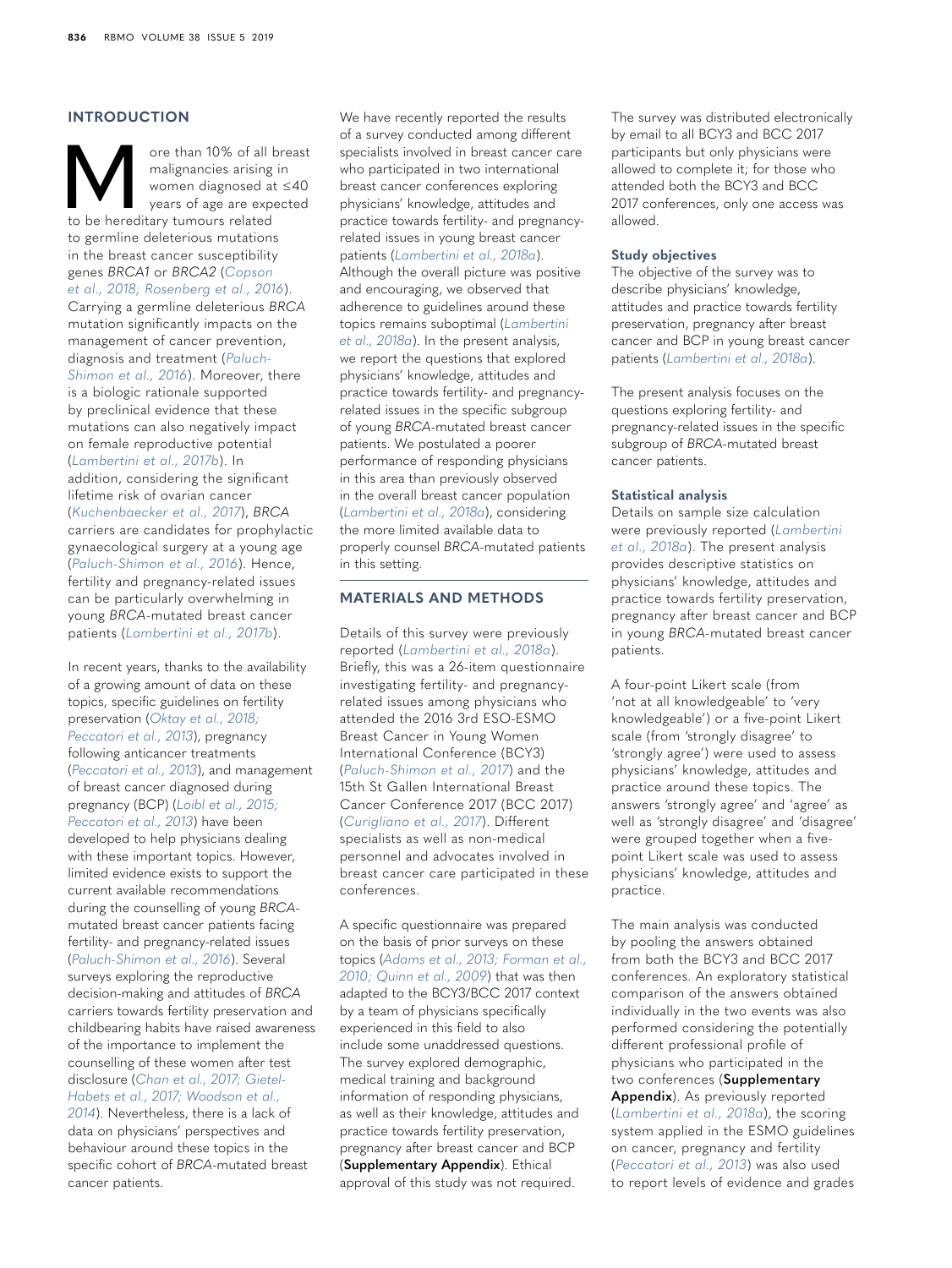of recommendation in the present manuscript (Supplementary **TABLE 1**).

When the same question explored a specific issue in both breast cancer patients overall and specifically in those with *BRCA* mutations, a formal statistical comparison was conducted to investigate potential differences in the knowledge, attitudes and practice towards these issues in the two populations of breast cancer patients.

The Wilcoxon–Mann–Whitney test was applied to assess differences in participants' age and years of clinical practice, while the chi-squared test was used for exploring differences between the two conferences in categorical variables and answers. The McNemar test for paired proportions was applied for the comparison between the responses in *BRCA-*mutated patients or in the overall breast cancer population.

All tests were two-sided and *P*-values <0.05 were considered statistically significant. SPSS for Windows Version 24.0 was used for all statistical analyses.

# **RESULTS**

At the BCY3 conference, 124 (45.1%) out of 275 participants accessed the survey, of whom 19 were not physicians, leaving 105 completed questionnaires to be included. At the BCC 2017 conference, 210 (7.0%) out of approximately 3000 participants accessed the survey, of whom 20 were not physicians and 22 had previously filled in the BCY3 survey, leaving 168 completed questionnaires to be included. Therefore, all the analyses were conducted with a sample size of 273 responding physicians.

As shown in **[TABLE 1](#page-3-0)**, the respondents had a median age of 46 years (interquartile range 38–55); more physicians who attended the BCC 2017 conference were older than 50 years as compared with those participating in the BCY3 conference (42.3% versus 23.8%; *P* = 0.001). A total of 57.1% of responding physicians were female, with a higher proportion among physicians attending the BCY3 conference (67.6% versus 50.6%; *P* = 0.006). The majority of respondents came from Western Europe (56.4%), with a higher proportion from America among those who attended the BCC 2017 conference (17.3% versus 6.7%; *P* = 0.004). Most of the responding physicians were medical

oncologists (53.8%) working in a dedicated breast unit (81.7%) and in an academic setting (86.1%).

#### **Fertility issues**

A similar proportion of responding physicians reported to always or usually suggest the use of embryo cryopreservation (42.9% versus 39.2%; **[FIGURE 1A](#page-4-0)**) and/or oocyte cryopreservation (62.3% versus 63.3%; **[FIGURE 1B](#page-4-0)**) as a strategy for fertility preservation in *BRCA-*mutated patients or in the overall breast cancer population, respectively.

On the contrary, significant differences were reported for the other two strategies. Specifically, 32.9% and 40.0% (*P* = 0.009; **[FIGURE 1C](#page-4-0)**) of respondents reported to always or usually suggest ovarian tissue cryopreservation in *BRCA-*mutated patients or in the overall breast cancer population, respectively. Temporary ovarian suppression with gonadotrophin-releasing hormone analogues (GnRHa) during chemotherapy was the most commonly suggested strategy overall, but with a significantly lower number of responding physicians that reported to always or usually suggest its use in patients with *BRCA-*mutated breast cancer (74.0% versus 81.0%; *P* = 0.001; **[FIGURE 1D](#page-4-0)**).

No significant difference between the BCY3 and the BCC 2017 participants was observed in the attitudes towards the different strategies (Supplementary **TABLE 2**).

Overall, 42 (15.4%) respondents suggested that ovarian stimulation for embryo/oocyte cryopreservation should not be considered safe in the specific subgroup of *BRCA-*mutated breast cancer patients, while 73 (26.7%) were neutral and 158 (57.9%) disagreed with this statement; there was no significant difference between the BCY3 and the BCC 2017 participants (Supplementary **TABLE 2**).

#### **Pregnancy-related issues**

Eighty-three (30.4%) and 124 (45.4%) respondents agreed or were neutral on the statement that a pregnancy in breast cancer survivors may increase the risk of recurrence overall and in *BRCA-*mutated breast cancer patients, respectively (*P* < 0.001; **[FIGURE 2A](#page-5-0)**).

A total of 25 (9.2%) responding physicians were in favour and 69 (25.3%) were neutral towards the statement that a pregnancy in *BRCA*mutated breast cancer survivors should be discouraged due to the risk of transmitting the mutated gene to the baby. Fourteen (5.1%) and 85 (31.1%) respondents disagreed or were neutral on the statement that information about preimplantation genetic testing (PGT) should be given to these women.

**[TABLE 2](#page-6-0)** reports the knowledge, attitudes and practice of physicians towards different aspects of managing breast cancer patients overall or specifically those with *BRCA* mutations having pregnancy desire. No significant differences were observed in terms of number of respondents who agreed about the safety of breastfeeding as well as use of assisted reproductive technology including ovarian stimulation and egg donation in young *BRCA*mutated survivors or in the overall breast cancer population. On the contrary, a different attitude was observed towards the safety of proceeding to autotransplantation of the cryopreserved ovarian tissue harvested at the time of cancer diagnosis, with 41 (15.0%) respondents that disagreed about the safety of this approach in *BRCA*-mutated breast cancer survivors as compared with 8 (2.9%) in the overall breast cancer population (*P* < 0.001; **[FIGURE 2B](#page-5-0)**).

Regarding the management of BCP, 214 (78.4%) responding physicians were in favour of the use of chemotherapy in the second and third trimesters of pregnancy. The only question specifically focused to *BRCA*-mutated patients with BCP investigated the attitude of physicians towards the addition of a platinum agent as neoadjuvant chemotherapy in these women. The majority of respondents (114, 41.8%) were neutral towards this statement, 68 (24.9%) were in favour of its use while 91 (33.3%) were against the addition of these agents.

No significant difference between the BCY3 and the BCC 2017 participants was observed in the attitudes towards pregnancy-related issues in *BRCA*mutated breast cancer patients (Supplementary **TABLE 3**).

# **DISCUSSION**

To our knowledge, this is the first survey among physicians with specific interest in breast cancer care to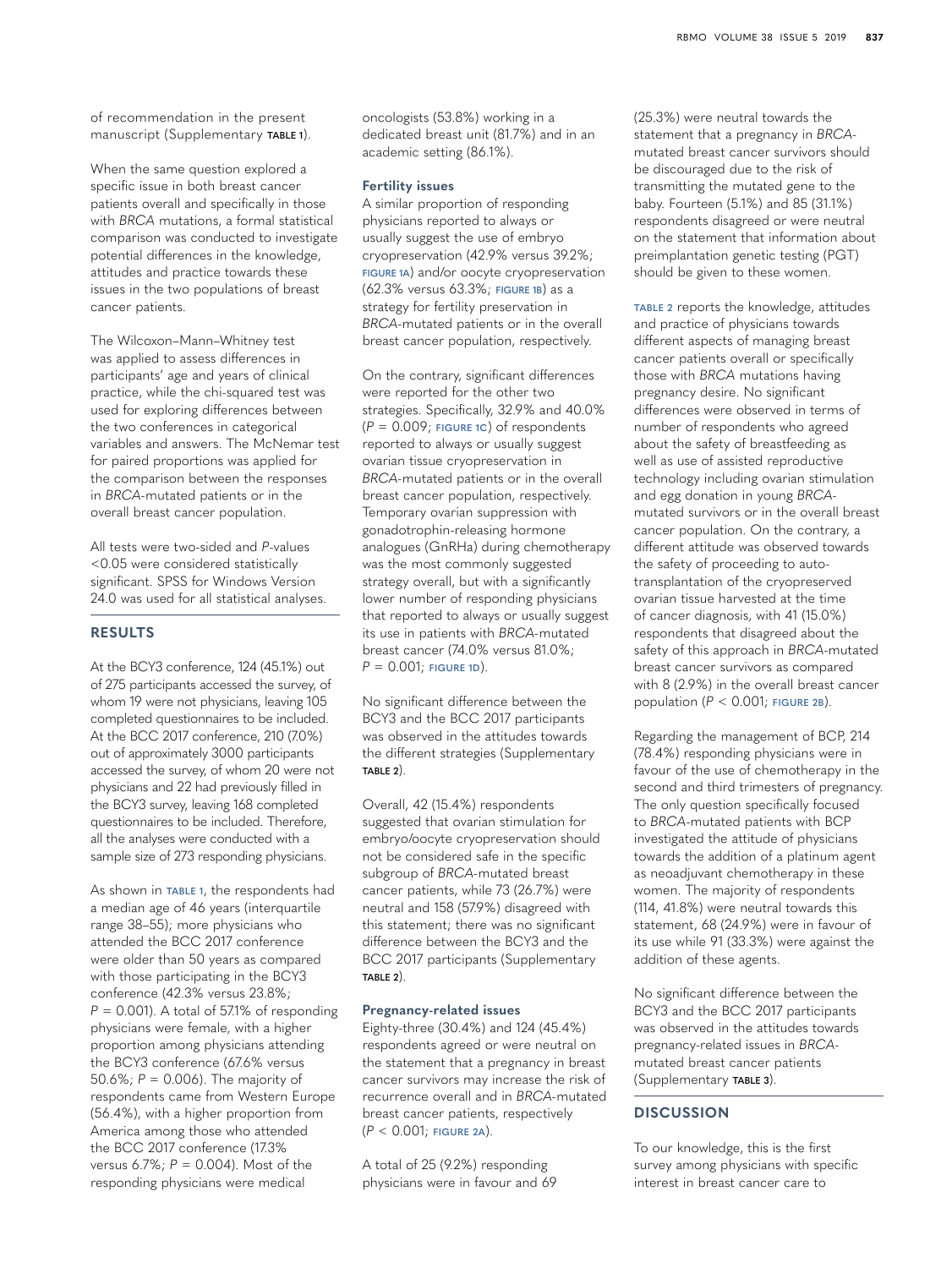#### <span id="page-3-0"></span>**TABLE 1 DEMOGRAPHIC, MEDICAL TRAINING AND BACKGROUND INFORMATION OF THE RESPONDING PHYSICIANS, OVERALL AND SEPARATELY AT THE BCY3 AND BCC 2017 CONFERENCES**

|                                                                                                                                                       | Responding physicians<br>$(n = 273)$                                             | BCY3<br>$(n = 105)$                                                         | <b>BCC 2017</b><br>$(n = 168)$                                               | P-value<br>(BCY3 vs BCC 2017) |
|-------------------------------------------------------------------------------------------------------------------------------------------------------|----------------------------------------------------------------------------------|-----------------------------------------------------------------------------|------------------------------------------------------------------------------|-------------------------------|
| Age, median (interquartile)                                                                                                                           | 46 (38-55)                                                                       | 43 (38-50)                                                                  | 49 (38-57)                                                                   | 0.01                          |
| Age category<br>$<$ 40<br>$40 - 50$<br>>50<br>Missing                                                                                                 | 79 (28.9)<br>93 (34.1)<br>96 (35.2)<br>5(1.8)                                    | 32 (30.5)<br>48 (45.7)<br>25 (23.8)<br>0(0.0)                               | 47 (28.0)<br>45 (26.8)<br>71 (42.3)<br>5(3.0)                                | 0.001                         |
| Gender<br>Female<br>Male                                                                                                                              | 156 (57.1)<br>117 (42.9)                                                         | 71 (67.6)<br>34 (32.4)                                                      | 85 (50.6)<br>83 (49.4)                                                       | 0.006                         |
| Country of practice<br>Western Europe<br>Eastern Europe<br>America<br>Asia<br>Africa<br>Oceania<br>Missing                                            | 154 (56.4)<br>29 (10.6)<br>36 (13.2)<br>35 (12.8)<br>10(3.7)<br>5(1.8)<br>4(1.5) | 64 (61.0)<br>18 (17.1)<br>7(6.7)<br>13 (12.4)<br>3(2.9)<br>0(0.0)<br>0(0.0) | 90 (53.6)<br>11(6.5)<br>29 (17.3)<br>22 (13.1)<br>7(4.2)<br>5(3.0)<br>4(2.4) | 0.004                         |
| Religion<br>Catholic<br>Protestant<br>Muslim<br>Jewish<br>Hindu<br>Atheist/none<br>Prefer not to answer                                               | 114 (41.8)<br>34 (12.4)<br>18(6.6)<br>12(4.4)<br>6(2.2)<br>61(22.3)<br>28 (10.3) | 41 (39.0)<br>9(8.6)<br>9(8.6)<br>4(3.8)<br>4(3.8)<br>25 (23.8)<br>13 (12.4) | 73 (43.5)<br>25 (14.9)<br>9(5.4)<br>8(4.8)<br>2(1.2)<br>36 (21.4)<br>15(8.9) | NS                            |
| Children<br>Yes<br>No                                                                                                                                 | 213 (78.0)<br>60 (22.0)                                                          | 82 (78.1)<br>23 (21.9)                                                      | 131 (78.0)<br>37 (22.0)                                                      | NS                            |
| Specialty<br>Medical oncology<br>Surgery<br>Gynaecology<br>Family physician<br>Fertility specialist<br>Other (radiologists, radiation<br>oncologists) | 147 (53.8)<br>82 (30.0)<br>26 (9.5)<br>2(0.7)<br>1(0.4)<br>15(5.5)               | 51(48.6)<br>32 (30.5)<br>11(10.5)<br>1(0.9)<br>1(0.9)<br>9(8.6)             | 96 (57.1)<br>50 (29.8)<br>15(8.9)<br>1(0.6)<br>0(0.0)<br>6(3.6)              | <b>NS</b>                     |
| Practice environment<br>Public<br>Private<br>Academic                                                                                                 | 14(5.1)<br>24 (8.8)<br>235 (86.1)                                                | 6(5.7)<br>4(3.8)<br>95 (90.5)                                               | 8(4.8)<br>20 (11.9)<br>140 (83.4)                                            | <b>NS</b>                     |
| Years of clinical practice, median<br>(interquartile)                                                                                                 | $18(10-26)$                                                                      | $17(11-24)$                                                                 | 20 (10-29)                                                                   | <b>NS</b>                     |
| Work in breast cancer unit<br>Yes<br>No                                                                                                               | 223 (81.7)<br>50 (18.3)                                                          | 91 (86.7)<br>14 (13.3)                                                      | 132 (78.6)<br>36 (21.4)                                                      | <b>NS</b>                     |
| New young breast cancer patients<br>$(\leq 40$ years) every year<br>$<$ 10<br>$10 - 50$<br>>50                                                        | 47 (17.2)<br>173 (63.4)<br>53 (19.4)                                             | 18 (17.1)<br>66 (62.9)<br>21(20.0)                                          | 29 (17.3)<br>107 (63.7)<br>32 (19.0)                                         | <b>NS</b>                     |
| Patients with breast cancer treated during<br>pregnancy every year<br>$\circ$<br>$1 - 5$<br>$6 - 10$<br>$>10$                                         | 51(18.7)<br>188 (68.9)<br>32 (11.7)<br>2(0.7)                                    | 21(20.0)<br>69 (65.7)<br>13 (12.4)<br>2(1.9)                                | 30 (17.9)<br>119 (70.8)<br>19 (11.3)<br>0(0.0)                               | <b>NS</b>                     |

Values presented as number (%), unless otherwise stated.

NS = not statistically significant.

explore their knowledge, attitudes and practice towards fertility preservation and pregnancy-related issues in the subgroup of young *BRCA*-mutated breast cancer patients. Overall, our survey showed some peculiarities in physicians' perspectives and behaviour around these topics in *BRCA*-mutated breast cancer

patients. These results may reflect both the persistence of several misconceptions on this regard even among physicians directly involved in breast cancer care,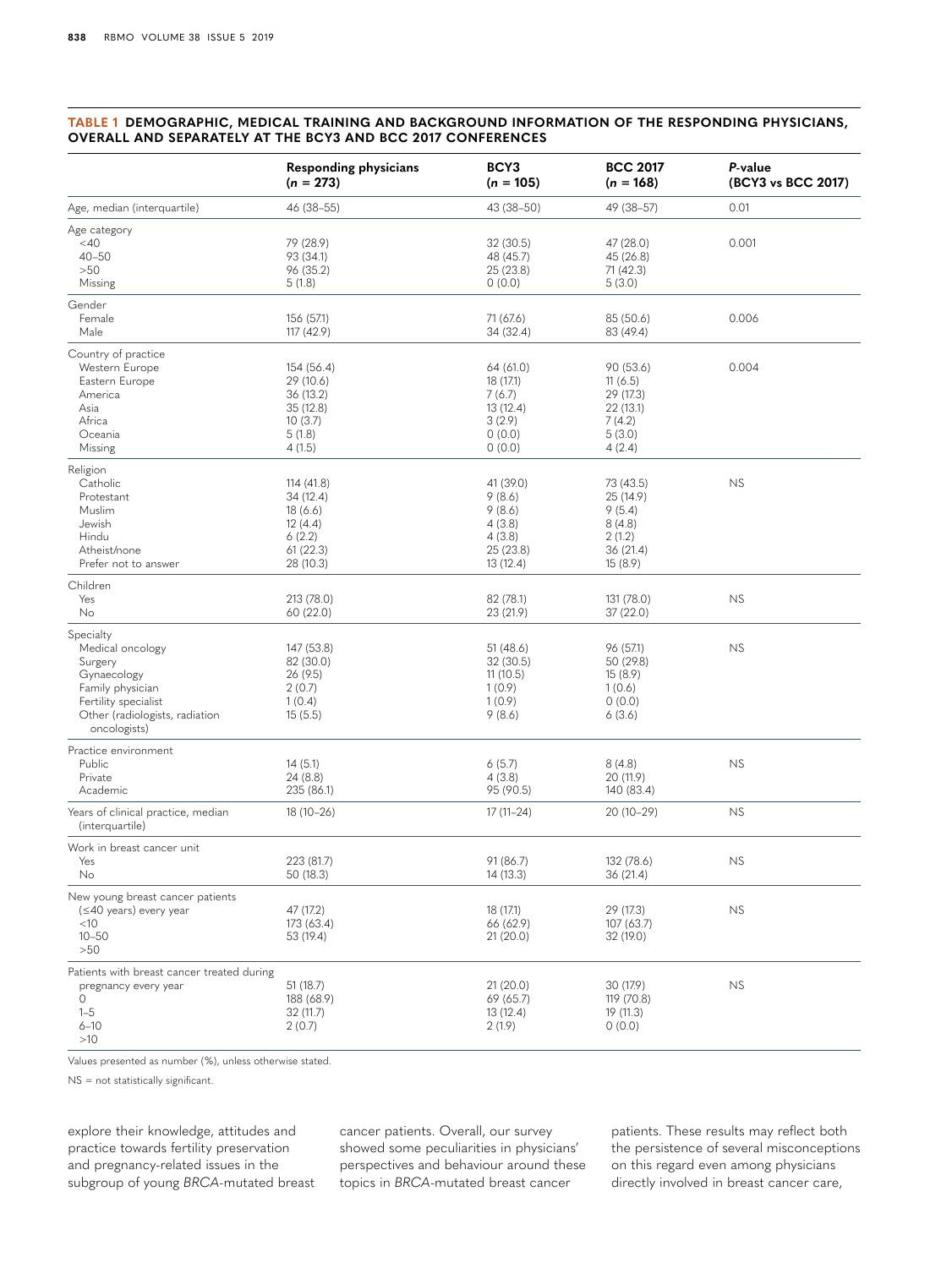

<span id="page-4-0"></span>**FIGURE 1** Physicians' prescription of the different strategies for fertility preservation in *BRCA-*mutated patients and in the overall breast cancer population: (A) embryo cryopreservation; (B) oocyte cryopreservation; (C) ovarian tissue cryopreservation; (D) temporary ovarian suppression with GnRHa during chemotherapy. GnRHa = gonadotrophin-releasing hormone analogues.

and the limited evidence available on many of these issues to specifically counsel *BRCA*-mutated patients.

According to current guidelines, all women with a new cancer diagnosis during their reproductive years who are concerned about the gonadotoxicity of the proposed anticancer treatments should be offered the available strategies for ovarian function and/or fertility preservation (*[Oktay et al., 2018; Paluch-](#page-8-3)[Shimon et al., 2017; Peccatori et al.,](#page-8-3)  [2013](#page-8-3)*). However, notably, the adherence to these guidelines remains suboptimal (*[Lambertini et al., 2018a](#page-8-5)*) and no specific recommendations exist for counselling *BRCA-*mutated breast cancer patients (*[Lambertini et al., 2017b](#page-8-1)*).

Embryo and oocyte cryopreservation are the first strategies to be offered to patients interested in fertility

preservation, including *BRCA* carriers (*[Oktay et al., 2018; Paluch-Shimon](#page-8-3)  [et al., 2017; Peccatori et al., 2013](#page-8-3)*). No difference in the proportion of physicians suggesting the use of these options in *BRCA-*mutated patients or in the overall breast cancer population was observed but the rates of those who always or usually propose these strategies remained quite low (39–43% for embryo cryopreservation and 62–63% for oocyte cryopreservation). Besides lack of knowledge on embryo and oocyte cryopreservation strategies, these findings may also reflect the still limited efficacy (*[Cobo et al., 2018;](#page-7-4)  [Massarotti et al., 2017; Oktay et al., 2015](#page-7-4)*) and safety (*[Kim et al., 2016; Lambertini](#page-8-7)  [and Fontanella, 2018; Rodriguez-](#page-8-7)[Wallberg et al., 2018](#page-8-7)*) data available on these strategies in cancer patients and particularly in *BRCA* carriers (*[Lambertini](#page-8-1)  [et al., 2017b](#page-8-1)*). Importantly, embryo and

oocyte cryopreservation would allow access to PGT. Of note, two of the three studies that have investigated specifically the performance of embryo and oocyte cryopreservation in young breast cancer patients carrying a *BRCA* mutation showed a possible lower response to ovarian response in these women as compared with those without mutations (*[Lambertini et al., 2018; Shapira et al.,](#page-8-8)  [2015; Turan et al., 2018](#page-8-8)*). However, the numbers remain too limited to draw conclusions on the need for personalized ovarian stimulation protocols in *BRCA*mutated patients. From a safety perspective, we observed that 42.1% of the respondents agreed or were neutral on the statement that ovarian stimulation for embryo/oocyte cryopreservation should not be considered safe in the specific subgroup of *BRCA-*mutated breast cancer patients. Nevertheless, the available but limited data on this regard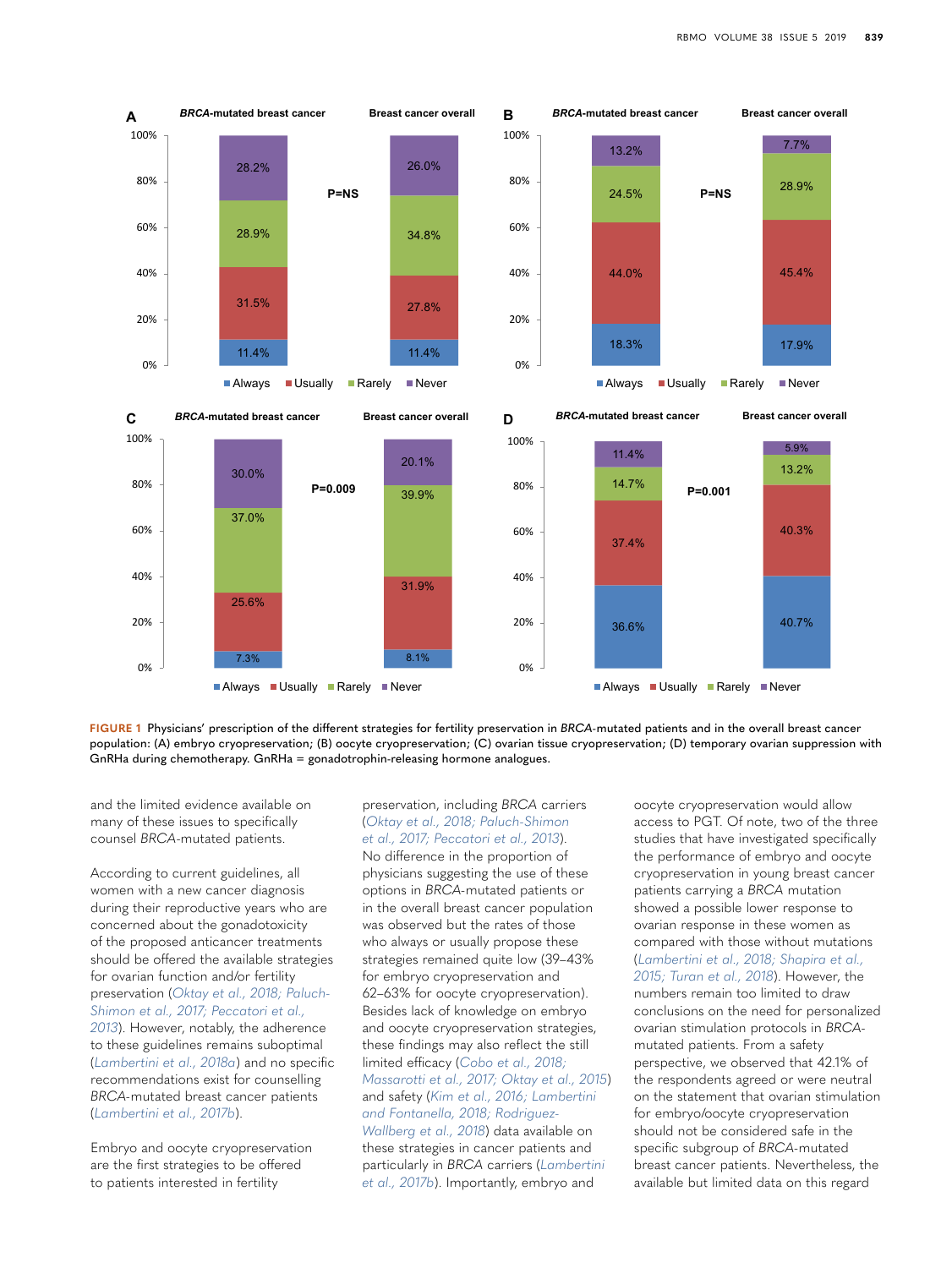

<span id="page-5-0"></span>

do not support these concerns. Among the 47 *BRCA*-mutated breast cancer patients included in the study by Kim and colleagues, no significant difference in relapse-free survival was observed between women who underwent ovarian stimulation and those who did not pursue any fertility-preserving procedure (*[Kim et al., 2016](#page-8-7)*).

A different attitude of physicians was observed towards the use of ovarian tissue cryopreservation and temporary ovarian suppression with GnRHa during chemotherapy, with a significant lower percentage of respondents that replied to always or usually suggest their use in *BRCA-*mutated patients as compared with the overall breast cancer population. These findings may reflect the specific considerations that should be made around these two options in the subgroup of *BRCA*-mutated patients. Despite being still considered an experimental strategy in most of the countries (*[Oktay](#page-8-3)  [et al., 2018; Paluch-Shimon et al., 2017;](#page-8-3)  [Peccatori et al., 2013](#page-8-3)*), ovarian tissue cryopreservation should now be regarded an option for selected patients including some young women with breast cancer (*[Lambertini et al., 2016](#page-8-9)*), considering the recent availability of a growing amount of data on its efficacy (*[Pacheco and Oktay,](#page-8-10)  [2017](#page-8-10)*). However, only two live births have been described after ovarian tissue transplantation in *BRCA*-mutated breast cancer patients (*[Jensen et al., 2017;](#page-8-11)  [Lambertini et al., 2018](#page-8-11)*). Based on recent

data reporting the efficacy and safety of this strategy in preserving ovarian function and potential fertility (*[Lambertini](#page-8-12)  [et al., 2015, 2018c](#page-8-12)*), temporary ovarian suppression with GnRHa during chemotherapy is now considered an option to be discussed with young breast cancer patients (*[Lambertini](#page-8-13)  [et al., 2017a; Oktay et al., 2018; Paluch-](#page-8-13)[Shimon et al., 2017](#page-8-13)*). However, there are no specific data on its performance in *BRCA*-mutated patients. Besides the limited or lack of evidence on these options for *BRCA-*mutated patients, it should be highlighted that both ovarian tissue cryopreservation and temporary ovarian suppression with GnRHa during chemotherapy are not optimal strategies in this setting, particularly among women who are diagnosed close to the recommended age of prophylactic gynaecological surgery (*[Lambertini et](#page-8-1)  [al., 2017b](#page-8-1)*). In our survey, a significantly higher number of respondents (up to 15%) considered not safe proceeding to auto-transplantation of the cryopreserved ovarian tissue harvested at the time of cancer diagnosis in *BRCA* carriers as compared with the overall breast cancer population. Importantly, to reduce these concerns when the transplantation procedure is performed in *BRCA*mutated patients, the ovarian fragments should be transplanted directly into the remaining gonads so that all ovarian tissue can be removed after completing the reproductive plans (*[Lambertini et al.,](#page-8-8)  [2018](#page-8-8)*).

Despite a significant proportion of young breast cancer survivors wishing to complete their family plans (*[Letourneau](#page-8-14)  [et al., 2012; Pagani et al., 2017; Ruddy](#page-8-14)  [et al., 2014](#page-8-14)*), their chances of conceiving remain significantly lower compared with those of the general non-oncologic population (*[Anderson et al., 2018;](#page-7-5)  [Peccatori et al., 2013](#page-7-5)*). This can be also partly explained by the safety concerns shared by both patients and their treating physicians on the potential negative prognostic effect of having a pregnancy following breast cancer (*[Biglia](#page-7-6)  [et al., 2015; Lambertini et al., 2018a;](#page-7-6)  [Senkus et al., 2014](#page-7-6)*). Our survey showed that these concerns are significantly greater towards *BRCA-*mutated breast cancer patients, with up to 45.5% of respondents that agreed or were neutral on the statement that a pregnancy in this setting may increase the risk of recurrence compared with 30.4% when considering breast cancer patients overall. Recently, a growing amount of data have supported the safety of having a pregnancy in breast cancer survivors after adequate treatment and follow-up (*[Hartman and Eslick, 2016; Iqbal et al.,](#page-7-7)  [2017; Lambertini et al., 2018b, 2019](#page-7-7)*).

However, the evidence about this in the *BRCA-*mutated population relies only on a small retrospective cohort study showing no difference in breast cancer specific mortality among *BRCA*-mutated patients with or without a pregnancy after prior history of breast cancer (*[Valentini](#page-9-1)  [et al., 2013](#page-9-1)*). In addition, while limited data are available in the breast cancer population on the safety and feasibility of breastfeeding (*[Lambertini et al., 2018b](#page-8-15)*) and on the use of assisted reproductive technology procedures in breast cancer survivors (*[Goldrat et al., 2015](#page-7-8)*), no specific evidence on this topic exists for *BRCA* carriers. This probably explains the neutral answers of approximately 25–30% of the responding physicians on the statements that investigated these issues in breast cancer patients with a *BRCA* mutation. Additional research efforts, including the ongoing POSITIVE trial (IBCSG 48-14 NCT02308085) (*[Pagani](#page-8-16)  [et al., 2015](#page-8-16)*) are needed to provide more definitive answers on the several unanswered issues in this field. Finally, in *BRCA*-mutated breast cancer survivors interested in conceiving, we observed that a high percentage of respondents (36.2%) disagreed or were neutral on the statement that information about PGT should be given to these women. Although the reasons for these findings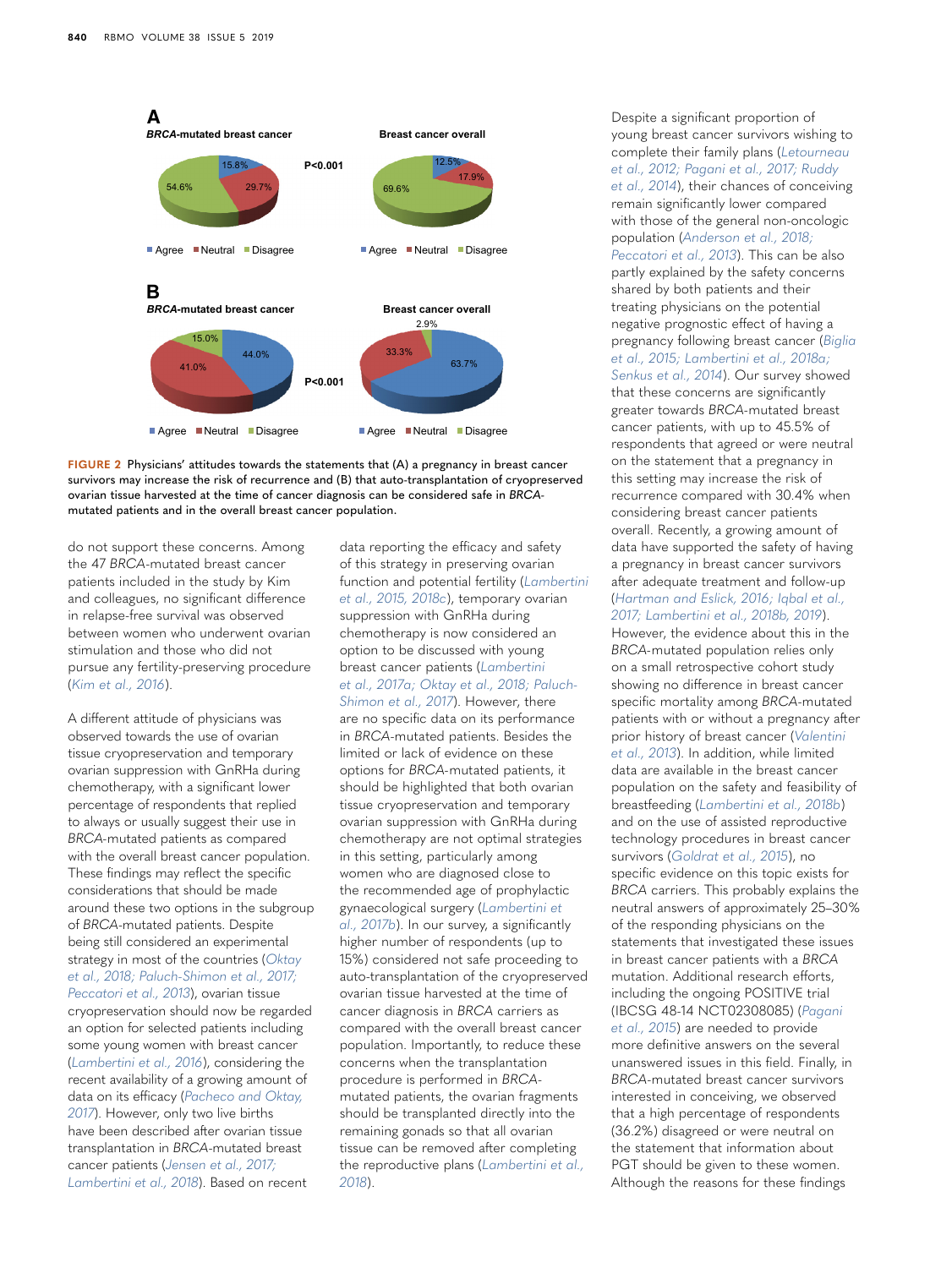#### <span id="page-6-0"></span>**TABLE 2 KNOWLEDGE, ATTITUDES AND PRACTICE TOWARDS FERTILITY AND PREGNANCY-RELATED ISSUES IN YOUNG BREAST CANCER PATIENTS OVERALL OR SPECIFICALLY IN THOSE WITH A** *BRCA* **MUTATION**

|                                                                                                                                                                                                                                                                                                                                   | <b>Responding physicians</b><br>$(n = 273)$ |                              | $P-valuea$ |
|-----------------------------------------------------------------------------------------------------------------------------------------------------------------------------------------------------------------------------------------------------------------------------------------------------------------------------------|---------------------------------------------|------------------------------|------------|
|                                                                                                                                                                                                                                                                                                                                   | <b>BRCA-mutated breast cancer</b>           | <b>Breast cancer overall</b> |            |
| Breastfeeding is safe and can be encouraged                                                                                                                                                                                                                                                                                       |                                             |                              |            |
| Agree                                                                                                                                                                                                                                                                                                                             | 191 (70.0)                                  | 209 (76.6)                   | <b>NS</b>  |
| Neutral                                                                                                                                                                                                                                                                                                                           | 68 (24.9)                                   | 49 (17.9)                    |            |
| <b>Disagree</b>                                                                                                                                                                                                                                                                                                                   | 14(5.1)                                     | 15(5.5)                      |            |
| Despite the limited available data, breastfeeding in breast cancer survivors showed to be feasible without compromising patients' outcomes (Lambertini M<br>et al., 2018b). Level of Evidence <sup>b</sup> : IV, C. No specific data in BRCA-mutated breast cancer survivors are available on this regard.                        |                                             |                              |            |
| Assisted reproductive technologies can be safely<br>performed in breast cancer survivors                                                                                                                                                                                                                                          |                                             |                              |            |
| Agree                                                                                                                                                                                                                                                                                                                             | 164 (60.1)                                  | 163 (59.7)                   | <b>NS</b>  |
| Neutral                                                                                                                                                                                                                                                                                                                           | 86 (31.5)                                   | 80 (29.3)                    |            |
| <b>Disagree</b>                                                                                                                                                                                                                                                                                                                   | 23(8.4)                                     | 30(11.0)                     |            |
| Despite the limited available data, the use of assisted reproductive techniques in breast cancer survivors showed to be feasible without compromising patients'<br>outcomes (Goldrat et al., 2015). Level of Evidence <sup>b</sup> : V, C. No specific data in BRCA-mutated breast cancer survivors are available on this regard. |                                             |                              |            |
| Controlled ovarian stimulation can be safely per-<br>formed also in breast cancer survivors                                                                                                                                                                                                                                       |                                             |                              |            |
| Agree                                                                                                                                                                                                                                                                                                                             | 150 (54.9)                                  | 157 (57.5)                   | NS         |
| Neutral                                                                                                                                                                                                                                                                                                                           | 89 (32.6)                                   | 80 (29.3)                    |            |
| <b>Disagree</b>                                                                                                                                                                                                                                                                                                                   | 34 (12.5)                                   | 36 (13.2)                    |            |
| Despite the limited available data, the use of controlled ovarian stimulation in breast cancer survivors showed to be feasible without compromising patients'<br>outcomes (Goldrat et al., 2015). Level of Evidence <sup>b</sup> : V, C. No specific data in BRCA-mutated breast cancer survivors are available on this regard.   |                                             |                              |            |
| Egg donation can be safely performed also in breast<br>cancer survivors                                                                                                                                                                                                                                                           |                                             |                              |            |
| Agree                                                                                                                                                                                                                                                                                                                             | 133 (48.7)                                  | 141 (51.6)                   | <b>NS</b>  |
| Neutral                                                                                                                                                                                                                                                                                                                           | 113(41.4)                                   | 104 (38.1)                   |            |

Despite the limited available data, the use of egg donation in breast cancer survivors showed to be feasible without compromising patients' outcomes (*[Goldrat](#page-7-8)  [et al., 2015](#page-7-8)*). Level of Evidence[b:](#page-6-2) V, C. No specific data in *BRCA*-mutated breast cancer survivors are available on this regard.

Values presented as number (%).

NS = not statistically significant.

<span id="page-6-1"></span><sup>a</sup> McNemar test (agree or neutral versus disagree).

<span id="page-6-2"></span><sup>b</sup> Defined as in the ESMO guidelines (Peccatori *et al*., Ann Oncol 2015; Supplementary Table 1).

Disagree 27 (9.9) 28 (10.3)

were not assessed in our survey, recent data suggest that lack of physicians' awareness and knowledge about PGT may represent an important barrier to discuss this option and refer interested patients (*[Gietel-Habets et al., 2018](#page-7-9)*).

Regarding the management of patients with BCP, in recent years several studies have provided evidence on the feasibility and safety of administering chemotherapy during the second and third trimesters of pregnancy (*[Amant et al., 2015; Loibl et al.,](#page-7-10)  [2012](#page-7-10)*). In this period, the use of both anthracycline-based chemotherapy and taxanes is allowed by current guidelines (*[Loibl et al., 2015; Peccatori et al.,](#page-8-4)  [2013](#page-8-4)*). The use of platinum agents in

*BRCA*-mutated breast cancer patients is now considered standard of care in the metastatic setting (*[Cardoso](#page-7-11)  [et al., 2018](#page-7-11)*) but remains controversial in the early setting (*[Curigliano et al.,](#page-7-2)  [2017; Paluch-Shimon et al., 2017](#page-7-2)*). In fact, while the addition of a platinum agent to anthracycline- and taxanebased chemotherapy was shown to significantly improve the rate of pathological complete response in patients with triple-negative breast cancer, no clear benefit was observed for the cohort of *BRCA* carriers (*[Poggio](#page-9-2)  [et al., 2018](#page-9-2)*). Although platinum-based chemotherapy is not contraindicated in pregnant patients (*[Loibl et al.,](#page-8-4)  [2015; Peccatori et al., 2013](#page-8-4)*), evidence deriving mainly from the treatment of

women with malignancies other than breast cancer suggests an increased risk of small for gestational age with in utero exposure to these agents (*[de Haan et al., 2018](#page-7-12)*). These data, together with the unclear benefit of using platinum-based chemotherapy in the neoadjuvant setting, may explain the high proportion of responding physicians that were neutral (41.8%) or disagreed (33.3%) on the need to include these agents in *BRCA*-mutated patients with BCP.

A few limitations should be considered in the interpretation of our findings, including the low response rate during the BCC 2017 congress. In addition, the target of our survey (i.e. physicians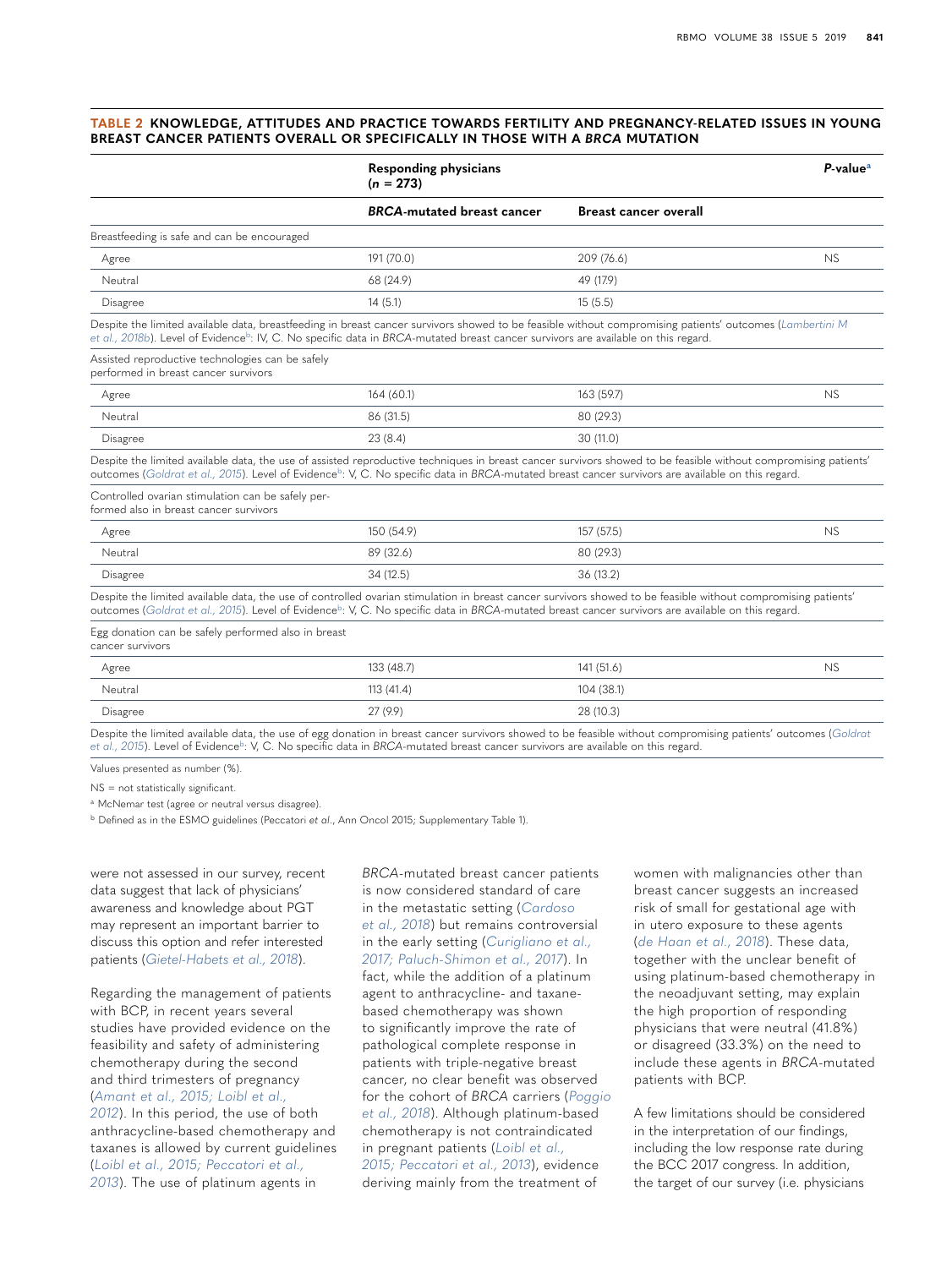with specific interest in breast cancer care and thus expected to have higher than average knowledge on these issues and willingness to discuss them) should be highlighted to better interpret the results. Most of the respondents were medical oncologists working in Western Europe, in dedicated breast units and in an academic setting. We did not collect information on the knowledge, attitudes and practice towards these issues of nursing staff, patients or caregivers. However, this was indeed the main intent of our study, focused to a selected population of physicians. This allowed an even better interpretation of the challenges and the needs for further education required for managing fertility and pregnancy-related issues in young breast cancer patients.

In conclusion, results from the BCY3/ BCC 2017 survey on fertility preservation and pregnancy-related issues in the specific subgroup of young *BRCA*mutated breast cancer patients highlight the presence of several misconceptions on these topics that persist even among physicians directly involved in breast cancer care. These findings also underscore the lack of evidence on many of these issues to properly counsel young *BRCA*-mutated breast cancer patients. Education to improve physicians' knowledge and adherence to available guidelines as well as focused research efforts to address the several existing grey zones in the field are urgently needed to improve the oncofertility counselling of young *BRCA*-mutated breast cancer patients.

# **ACKNOWLEDGEMENTS**

We acknowledge Francesca Marangoni of the European School of Oncology and Stella Dolci for administrative support. Matteo Lambertini also acknowledges the support from the European Society for Medical Oncology for a Translational Research Fellowship at the Institut Jules Bordet in Brussels, Belgium, during the conduction of this survey.

# **SUPPLEMENTARY MATERIALS**

Supplementary material associated with this article can be found in the online version at doi[:10.1016/j.rbmo.2018.11.031](https://doi.org/10.1016/j.rbmo.2018.11.031).

### **REFERENCES**

- <span id="page-7-3"></span>Adams, E., Hill, E., Watson, E. **Fertility preservation in cancer survivors: a national survey of oncologists' current knowledge, practice and attitudes.** Br. J. Cancer 2013; 108: 1602–1615. <https://doi.org/10.1038/bjc.2013.139> Amant, F., Vandenbroucke, T., Verheecke,
- <span id="page-7-10"></span>M., Fumagalli, M., Halaska, M.J., Boere, I., Han, S., Gziri, M.M., Peccatori, F., Rob, L., Lok, C., Witteveen, P., Voigt, J.-U., Naulaers, G., Vallaeys, L., Van den Heuvel, F., Lagae, L., Mertens, L., Claes, L., Van Calsteren, K. **International Network on Cancer, Infertility, and Pregnancy (INCIP). Pediatric Outcome after Maternal Cancer Diagnosed during Pregnancy.** N. Engl. J. Med. 2015; 373: 1824–1834. [https://doi.](https://doi.org/10.1056/NEJMoa1508913) [org/10.1056/NEJMoa1508913](https://doi.org/10.1056/NEJMoa1508913)
- <span id="page-7-5"></span>Anderson, R.A., Brewster, D.H., Wood, R., Nowell, S., Fischbacher, C., Kelsey, T.W., Wallace, W.H.B. **The impact of cancer on subsequent chance of pregnancy: a population-based analysis.** Hum. Reprod. 2018; 33: 1281–1290. [https://doi.org/10.1093/humrep/](https://doi.org/10.1093/humrep/dey216) [dey216](https://doi.org/10.1093/humrep/dey216)
- <span id="page-7-6"></span>Biglia, N., Torrisi, R., D'Alonzo, M., Codacci Pisanelli, G., Rota, S., Peccatori, F.A. **Attitudes on fertility issues in breast cancer patients: an Italian survey.** Gynecol. Endocrinol. 2015; 31: 458–464. [https://doi.org/1](https://doi.org/10.3109/09513590.2014.1003293) [0.3109/09513590.2014.1003293](https://doi.org/10.3109/09513590.2014.1003293)
- <span id="page-7-11"></span>Cardoso, F., Senkus, E., Costa, A., Papadopoulos, E., Aapro, M., André, F., Harbeck, N., Aguilar Lopez, B., Barrios, C.H., Bergh, J., Biganzoli, L., Boers-Doets, C.B., Cardoso, M.J., Carey, L.A., Cortés, J., Curigliano, G., Diéras, V., El Saghir, N.S., Eniu, A., Fallowfield, L., Francis, P.A., Gelmon, K., Johnston, S.R.D., Kaufman, B., Koppikar, S., Krop, I.E., Mayer, M., Nakigudde, G., Offersen, B.V., Ohno, S., Pagani, O., Paluch-Shimon, S., Penault-Llorca, F., Prat, A., Rugo, H.S., Sledge, G.W., Spence, D., Thomssen, C., Vorobiof, D.A., Xu, B., Norton, L., Winer, E.P. **4th ESO-ESMO International Consensus Guidelines for Advanced Breast Cancer (ABC 4)†.** Ann. Oncol. 2018; 29: 1634–1657. [https://doi.](https://doi.org/10.1093/annonc/mdy192) [org/10.1093/annonc/mdy192](https://doi.org/10.1093/annonc/mdy192)
- <span id="page-7-1"></span>Chan, J.L., Johnson, L.N.C., Sammel, M.D., DiGiovanni, L., Voong, C., Domchek, S.M., Gracia, C.R. **Reproductive Decision-Making in Women with BRCA1/2 Mutations.** J. Genet. Couns. 2017; 26: 594–603. [https://doi.](https://doi.org/10.1007/s10897-016-0035-x) [org/10.1007/s10897–016–0035-x](https://doi.org/10.1007/s10897-016-0035-x)
- <span id="page-7-4"></span>Cobo, A., García-Velasco, J., Domingo, J., Pellicer, A., Remohí, J. **Elective and Onco-fertility preservation: factors related to IVF outcomes.** Hum Reprod. 2018; 33: 2222–2231. [https://doi.](https://doi.org/10.1093/humrep/dey321) [org/10.1093/humrep/dey321](https://doi.org/10.1093/humrep/dey321)
- <span id="page-7-0"></span>Copson, E.R., Maishman, T.C., Tapper, W.J., Cutress, R.I., Greville-Heygate, S., Altman, D.G., Eccles, B., Gerty, S., Durcan, L.T., Jones, L., Evans, D.G., Thompson, A.M., Pharoah, P., Easton, D.F., Dunning, A.M., Hanby, A., Lakhani, S., Eeles, R., Gilbert, F.J., Hamed, H., Hodgson, S., Simmonds, P., Stanton, L., Eccles, D.M. **Germline BRCA mutation and outcome in young-onset breast cancer (POSH): a prospective cohort study.** Lancet. Oncol. 2018; 19: 169–180. [https://doi.](https://doi.org/10.1016/S1470-2045(17)30891-4) [org/10.1016/S1470–2045\(17\)30891–4](https://doi.org/10.1016/S1470-2045(17)30891-4)
- <span id="page-7-2"></span>Curigliano, G., Burstein, H.J., P Winer, E., Gnant, M., Dubsky, P., Loibl, S., Colleoni, M.,

Regan, M.M., Piccart-Gebhart, M., Senn, H.-J., Thürlimann, B. **St. Gallen International Expert Consensus on the Primary Therapy of Early Breast Cancer 2017.**, André, F., Baselga,

J., Bergh, J., Bonnefoi, H., Y Brucker, S., Cardoso, F., Carey, L., Ciruelos, E., Cuzick, J., Denkert, C., Di Leo, A., Ejlertsen, B., Francis, P., Galimberti, V., Garber, J., Gulluoglu, B., Goodwin, P., Harbeck, N., Hayes, D.F., Huang, C.-S., Huober, J., Hussein, K., Jassem, J., Jiang, Z., Karlsson, P., Morrow, M., Orecchia, R., Osborne, K.C., Pagani, O., Partridge, A.H., Pritchard, K., Ro, J., Rutgers, E.J.T., Sedlmayer, F., Semiglazov, V., Shao, Z., Smith, I., Toi, M., Tutt, A., Viale, G., Watanabe, T., Whelan, T.J., Xu, B. **De-escalating and escalating treatments for early-stage breast cancer: the St. Gallen International Expert Consensus Conference on the Primary Therapy of Early Breast Cancer 2017.** Ann. Oncol. 2017; 28: 1700–1712.

- <span id="page-7-12"></span><https://doi.org/10.1093/annonc/mdx308> de Haan, J., Verheecke, M., Van Calsteren, K., Van Calster, B., Shmakov, R.G., Mhallem Gziri, M., Halaska, M.J., Fruscio, R., Lok, C.A.R., Boere, I.A., Zola, P., Ottevanger, P.B., de Groot, C.J.M., Peccatori, F.A., Dahl Steffensen, K., Cardonick, E.H., Polushkina, E., Rob, L., Ceppi, L., Sukhikh, G.T., Han, S.N., Amant, F. **International Network on Cancer and Infertility Pregnancy (INCIP). Oncological management and obstetric and neonatal outcomes for women diagnosed with cancer during pregnancy: a 20-year international cohort study of 1170 patients.** Lancet Oncol. 2018; 19: 337–346. [https://doi.org/10.1016/](https://doi.org/10.1016/S1470-2045(18)30059-7) [S1470–2045\(18\)30059–7](https://doi.org/10.1016/S1470-2045(18)30059-7)
- Forman, E.J., Anders, C.K., Behera, M.A. **A nationwide survey of oncologists regarding treatment-related infertility and fertility preservation in female cancer patients.** Fertil. Steril. 2010; 94: 1652–1656. [https://doi.](https://doi.org/10.1016/j.fertnstert.2009.10.008) [org/10.1016/j.fertnstert.2009.10.008](https://doi.org/10.1016/j.fertnstert.2009.10.008)
- Gietel-Habets, J.J.G., de Die-Smulders, C.E.M., Derks-Smeets, I.a.P., Tibben, A., Tjan-Heijnen, V.C.G., van Golde, R., Gomez-Garcia, E., Kets, C.M., van Osch, L.a.D.M. **Awareness and attitude regarding reproductive options of persons carrying a BRCA mutation and their partners.** Hum. Reprod. 2017; 32: 588–597. <https://doi.org/10.1093/humrep/dew352>
- <span id="page-7-9"></span>Gietel-Habets, J.J.G., de Die-Smulders, C.E.M., Tjan-Heijnen, V.C.G., Derks-Smeets, I.a.P., van Golde, R., Gomez-Garcia, E., van Osch, L.a.D.M. **Professionals' knowledge, attitude and referral behaviour of preimplantation genetic diagnosis for hereditary breast and ovarian cancer.** Reprod. Biomed. Online. 2018; 36: 137–144. <https://doi.org/10.1016/j.rbmo.2017.11.005>
- <span id="page-7-8"></span>Goldrat, O., Kroman, N., Peccatori, F.A., Cordoba, O., Pistilli, B., Lidegaard, O., Demeestere, I., Azim, H.A. **Pregnancy following breast cancer using assisted reproduction and its effect on long-term outcome.** Eur. J. Cancer. 2015; 51: 1490–1496. [https://doi.](https://doi.org/10.1016/j.ejca.2015.05.007) [org/10.1016/j.ejca.2015.05.007](https://doi.org/10.1016/j.ejca.2015.05.007)
- <span id="page-7-7"></span>Hartman, E.K., Eslick, G.D. **The prognosis of women diagnosed with breast cancer before, during and after pregnancy: a meta-analysis.** Breast. Cancer. Res. Treat. 2016; 160: 347–360. [https://doi.org/10.1007/](https://doi.org/10.1007/s10549-016-3989-3) [s10549–016–3989–3](https://doi.org/10.1007/s10549-016-3989-3)
- Iqbal, J., Amir, E., Rochon, P.A., Giannakeas, V., Sun, P., Narod, S.A. **Association of the Timing of Pregnancy with Survival in Women With Breast Cancer.** JAMA. Oncol.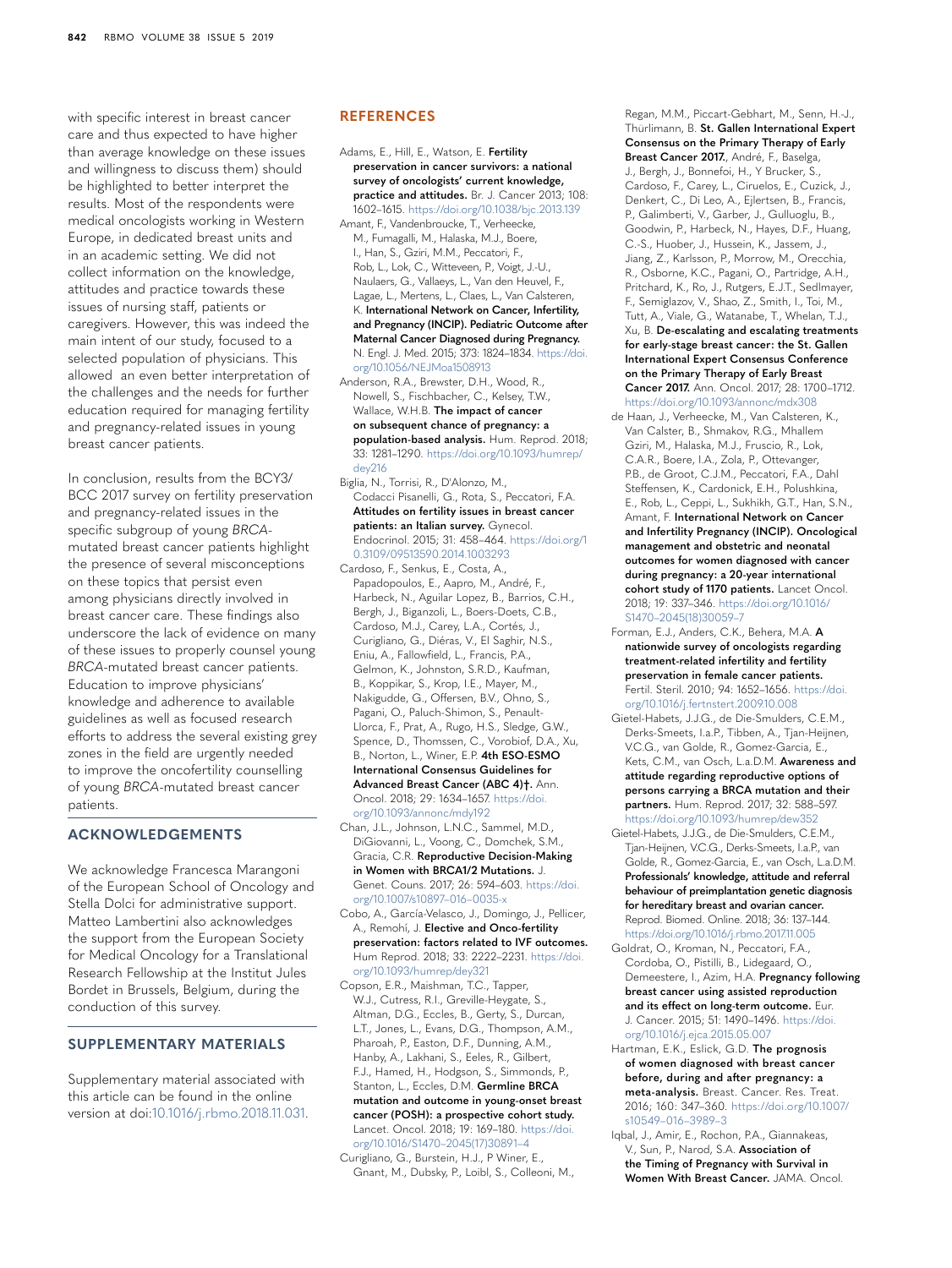#### 2017; 3: 659–665. [https://doi.org/10.1001/](https://doi.org/10.1001/jamaoncol.2017.0248) [jamaoncol.2017.0248](https://doi.org/10.1001/jamaoncol.2017.0248)

<span id="page-8-11"></span>Jensen, A.K., Macklon, K.T., Fedder, J., Ernst, E., Humaidan, P., Andersen, C.Y. **86 successful births and 9 ongoing pregnancies worldwide in women transplanted with frozen-thawed ovarian tissue: focus on birth and perinatal outcome in 40 of these children.** J. Assist. Reprod. Genet. 2017; 34: 325–336. [https://doi.](https://doi.org/10.1007/s10815-016-0843-9) [org/10.1007/s10815–016–0843–9](https://doi.org/10.1007/s10815-016-0843-9)

<span id="page-8-7"></span>Kim, J., Turan, V., Oktay, K. **Long-Term Safety of Letrozole and Gonadotrophin Stimulation for Fertility Preservation in Women with Breast Cancer.** J. Clin. Endocrinol. Metab. 2016; 101: 1364–1371. [https://doi.org/10.1210/jc.2015–3878](https://doi.org/10.1210/jc.2015-3878)

<span id="page-8-2"></span>Kuchenbaecker, K.B., Hopper, J.L., Barnes, D.R., Phillips, K.-A., Mooij, T.M., Roos-Blom, M.-J., Jervis, S., van Leeuwen, F.E., Milne, R.L., Andrieu, N., Goldgar, D.E., Terry, M.B., Rookus, M.A., Easton, D.F., Antoniou, A.C. **BRCA1 and BRCA2 Cohort Consortium, null.**, McGuffog, L., Evans, D.G., Barrowdale,

D., Frost, D., Adlard, J., Ong, K.-R., Izatt, L., Tischkowitz, M., Eeles, R., Davidson, R. Hodgson, S., Ellis, S., Nogues, C., Lasset, C., Stoppa-Lyonnet, D., Fricker, J.-P., Faivre, L., Berthet, P., Hooning, M.J., van der Kolk, L.E., Kets, C.M., Adank, M.A., John, E.M., Chung, W.K., Andrulis, I.L., Southey, M., Daly, M.B., Buys, S.S., Osorio, A., Engel, C., Kast, K., Schmutzler, R.K., Caldes, T., Jakubowska, A., Simard, J., Friedlander, M.L., McLachlan, S.-A., Machackova, E., Foretova, L., Tan, Y.Y., Singer, C.F., Olah, E., Gerdes, A.-M., Arver, B., Olsson, H. **Risks of Breast, Ovarian, and Contralateral Breast Cancer for BRCA1 and BRCA2 Mutation Carriers.** JAMA 2017; 317: 2402– 2416.<https://doi.org/10.1001/jama.2017.7112>

<span id="page-8-12"></span>Lambertini, M., Ceppi, M., Poggio, F., Peccatori, F.A., Azim, H.A., Ugolini, D., Pronzato, P., Loibl, S., Moore, H.C.F., Partridge, A.H., Bruzzi, P., Del Mastro, L. **Ovarian suppression using luteinizing hormone-releasing hormone agonists during chemotherapy to preserve ovarian function and fertility of breast cancer patients: a meta-analysis of randomized studies.** Ann. Oncol. 2015; 26: 2408–2419. <https://doi.org/10.1093/annonc/mdv374>

<span id="page-8-13"></span>Lambertini, M., Cinquini, M., Moschetti, I., Peccatori, F.A., Anserini, P., Valenzano Menada, M., Tomirotti, M., Del Mastro, L. **Temporary ovarian suppression during chemotherapy to preserve ovarian function and fertility in breast cancer patients: A GRADE approach for evidence evaluation and recommendations by the Italian Association of Medical Oncology.** Eur. J. Cancer. 2017; 71: 25–33.

<span id="page-8-9"></span><https://doi.org/10.1016/j.ejca.2016.10.034> Lambertini, M., Del Mastro, L., Pescio, M.C., Andersen, C.Y., Azim, H.A., Peccatori, F.A., Costa, M., Revelli, A., Salvagno, F., Gennari, A., Ubaldi, F.M., La Sala, G.B., De Stefano, C., Wallace, W.H., Partridge, A.H., Anserini, P. **Cancer and fertility preservation: international recommendations from an** 

**expert meeting.** BMC. Med. 2016; 14: 1. [https://doi.org/10.1186/s12916–015–0545–7](https://doi.org/10.1186/s12916-015-0545-7) Lambertini, Matteo, Di Maio, M., Pagani, O.,

<span id="page-8-5"></span>Curigliano, G., Poggio, F., Del Mastro, L., Paluch-Shimon, S., Loibl, S., Partridge, A.H., Demeestere, I., Azim, H.A., Peccatori, F.A. **The BCY3/BCC 2017 survey on physicians' knowledge, attitudes and practice towards fertility and pregnancy-related issues in young**  **breast cancer patients.** Breast 2018; 42: 41–49. <https://doi.org/10.1016/j.breast.2018.08.099>

Lambertini, M., Fontanella, C. **How reliable are the available safety data on hormonal stimulation for fertility preservation in young women with newly diagnosed early breast cancer?** Breast. Cancer. Res. Treat. 2018; 168: 773–774. [https://doi.org/10.1007/s10549–017–](https://doi.org/10.1007/s10549-017-4654-1) [4654–1](https://doi.org/10.1007/s10549-017-4654-1)

<span id="page-8-8"></span>Lambertini, M., Goldrat, O., Ferreira, A.R., Dechene, J., Azim, H.A., Desir, J., Delbaere, A., t'Kint de Roodenbeke, M.-D., de Azambuja, E., Ignatiadis, M., Demeestere, I. **Reproductive potential and performance of fertility preservation strategies in BRCA-mutated breast cancer patients.** Ann. Oncol. 2018; 29: 237–243 <https://doi.org/10.1093/annonc/mdx639>

<span id="page-8-1"></span>Lambertini, M., Goldrat, O., Toss, A., Azim, H.A., Peccatori, F.A., Ignatiadis, M., Del Mastro, L., Demeestere, I. **Fertility and pregnancy issues in BRCA-mutated breast cancer patients.** Cancer. Treat. Rev. 2017; 59: 61–70. [https://doi.](https://doi.org/10.1016/j.ctrv.2017.07.001) [org/10.1016/j.ctrv.2017.07.001](https://doi.org/10.1016/j.ctrv.2017.07.001)

<span id="page-8-15"></span>Lambertini, Matteo, Kroman, N., Ameye, L., Cordoba, O., Pinto, A., Benedetti, G., Jensen, M.-B., Gelber, S., Del Grande, M., Ignatiadis, M., de Azambuja, E., Paesmans, M., Peccatori, F.A., Azim, H.A. **Long-term Safety of Pregnancy Following Breast Cancer According to oestrogen Receptor Status.** J.

Natl. Cancer. Inst. 2018; 110: 426–429. [https://](https://doi.org/10.1093/jnci/djx206) [doi.org/10.1093/jnci/djx206](https://doi.org/10.1093/jnci/djx206) Lambertini, M., Martel, S., Campbell, C.,

Guillaume, S., Hilbers, F.S., Schuehly, U., Korde, L., Azim, H.A.Jr., Di Cosimo, S., Tenglin, R.C., Huober, J., Baselga, J., Moreno-Aspitia, A., Piccart-Gebhart, M., Gelber, R.D., de Azambuja, E., Ignatiadis, M. **Pregnancies during and after trastuzumab and/or lapatinib in patients with human epidermal growth factor receptor 2-positive early breast cancer: analysis from the NeoALTTO (BIG 1–06) and ALTTO (BIG 2–06) trials.** Cancer 2019; 125: 307–316. [https://doi.](https://doi.org/10.1002/cncr.31784) [org/10.1002/cncr.31784](https://doi.org/10.1002/cncr.31784)

Lambertini, Matteo, Moore, H.C.F., Leonard, R.C.F., Loibl, S., Munster, P., Bruzzone, M., Boni, L., Unger, J.M., Anderson, R.A., Mehta, K., Minton, S., Poggio, F., Albain, K.S., Adamson, D.J.A., Gerber, B., Cripps, A., Bertelli, G., Seiler, S., Ceppi, M., Partridge, A.H., Del Mastro, L. **Gonadotrophin-Releasing Hormone Agonists During Chemotherapy for Preservation of Ovarian Function and Fertility in Premenopausal Patients With Early Breast Cancer: A Systematic Review and Meta-Analysis of Individual Patient-Level Data.** J. Clin. Oncol. 2018; 36: 1981–1990. [https://doi.](https://doi.org/10.1200/JCO.2018.78.0858) [org/10.1200/JCO.2018.78.0858](https://doi.org/10.1200/JCO.2018.78.0858)

<span id="page-8-14"></span>Letourneau, J.M., Ebbel, E.E., Katz, P.P., Katz, A., Ai, W.Z., Chien, A.J., Melisko, M.E., Cedars, M.I., Rosen, M.P. **Pretreatment fertility counselling and fertility preservation improve quality of life in reproductive age women with cancer.** Cancer 2012; 118: 1710–1717. [https://doi.](https://doi.org/10.1002/cncr.26459) [org/10.1002/cncr.26459](https://doi.org/10.1002/cncr.26459)

Loibl, S., Han, S.N., von Minckwitz, G., Bontenbal, M., Ring, A., Giermek, J., Fehm, T., Van Calsteren, K., Linn, S.C., Schlehe, B., Gziri, M.M., Westenend, P.J., Müller, V., Heyns, L., Rack, B., Van Calster, B., Harbeck, N., Lenhard, M., Halaska, M.J., Kaufmann, M., Nekljudova, V., Amant, F. **Treatment of breast cancer during pregnancy: an observational** 

**study.** Lancet. Oncol. 2012; 13: 887–896. [https://doi.org/10.1016/S1470–2045\(12\)70261–9](https://doi.org/10.1016/S1470-2045(12)70261-9)

<span id="page-8-4"></span>Loibl, S., Schmidt, A., Gentilini, O., Kaufman, B., Kuhl, C., Denkert, C., von Minckwitz, G., Parokonnaya, A., Stensheim, H., Thomssen, C., van Calsteren, K., Poortmans, P., Berveiller, P., Markert, U.R., Amant, F. **Breast Cancer Diagnosed During Pregnancy: Adapting Recent Advances in Breast Cancer Care for Pregnant Patients.** JAMA. Oncol. 2015; 1: 1145–1153. [https://doi.org/10.1001/](https://doi.org/10.1001/jamaoncol.2015.2413) [jamaoncol.2015.2413](https://doi.org/10.1001/jamaoncol.2015.2413)

Massarotti, C., Scaruffi, P., Lambertini, M., Remorgida, V., Del Mastro, L., Anserini, P. **State of the art on oocyte cryopreservation in female cancer patients: A critical review of the literature.** Cancer. Treat. Rev. 2017; 57: 50–57. <https://doi.org/10.1016/j.ctrv.2017.04.009>

<span id="page-8-3"></span>Oktay, K., Harvey, B.E., Partridge, A.H., Quinn, G.P., Reinecke, J., Taylor, H.S. Wallace, W.H., Wang, E.T., Loren, A.W. **Fertility Preservation in Patients with Cancer: ASCO Clinical Practice Guideline Update.** J. Clin. Oncol. 2018; 36: 1994–2001. [https://doi.](https://doi.org/10.1200/JCO.2018.78.1914) [org/10.1200/JCO.2018.78.1914](https://doi.org/10.1200/JCO.2018.78.1914)

Oktay, K., Turan, V., Bedoschi, G., Pacheco, F.S., Moy, F. **Fertility Preservation Success Subsequent to Concurrent Aromatase Inhibitor Treatment and Ovarian Stimulation in Women with Breast Cancer.** J. Clin. Oncol. 2015; 33: 2424–2429. [https://doi.](https://doi.org/10.1200/JCO.2014.59.3723) [org/10.1200/JCO.2014.59.3723](https://doi.org/10.1200/JCO.2014.59.3723)

<span id="page-8-10"></span>Pacheco, F., Oktay, K. **Current Success and Efficiency of Autologous Ovarian Transplantation: A Meta-Analysis.** Reprod. Sci. 2017; 24: 1111–1120. [https://doi.](https://doi.org/10.1177/1933719117702251) [org/10.1177/1933719117702251](https://doi.org/10.1177/1933719117702251)

[Pagani, O, Bagnardi, V, Ruggeri, M, Bianco, N,](http://refhub.elsevier.com/S1472-6483(19)30011-2/sbref0037)  [Gallerani, E, Buser, K, Giordano, M, Gianni, L,](http://refhub.elsevier.com/S1472-6483(19)30011-2/sbref0037)  [Rabaglio, M, Freschi, A, Cretella, E, Clerico,](http://refhub.elsevier.com/S1472-6483(19)30011-2/sbref0037)  [M, Amadori, D, Simoncini, E, Ciccarese,](http://refhub.elsevier.com/S1472-6483(19)30011-2/sbref0037)  [M, Rauch, D, Rosti, G, Glaus, A, Berardi, R,](http://refhub.elsevier.com/S1472-6483(19)30011-2/sbref0037)  [Franzetti Pellanda, A, Ruddy, KJ, Gelber, S,](http://refhub.elsevier.com/S1472-6483(19)30011-2/sbref0037)  [Partridge, AH, Colleoni, M](http://refhub.elsevier.com/S1472-6483(19)30011-2/sbref0037) **HOHO Study [\(IBCSG 43–09\): how European and US young](http://refhub.elsevier.com/S1472-6483(19)30011-2/sbref0037)  [women cope with breast cancer and fertility](http://refhub.elsevier.com/S1472-6483(19)30011-2/sbref0037)  concerns.** [Cancer. Res. 2017; 77](http://refhub.elsevier.com/S1472-6483(19)30011-2/sbref0037)

<span id="page-8-16"></span>Pagani, O., Ruggeri, M., Manunta, S., Saunders, C., Peccatori, F., Cardoso, F., Kaufman, B., Paluch-Shimon, S., Gewefel, H., Gallerani, E., Abulkhair, O.M., Pistilli, B., Warner, E., Saloustros, E., Perey, L., Zaman, K., Rabaglio, M., Gelber, S., Gelber, R.D., Goldhirsch, A., Korde, L., Azim, H.A., Partridge, A.H. **Pregnancy after breast cancer: Are young patients willing to participate in clinical studies?** Breast 2015; 24: 201–207. <https://doi.org/10.1016/j.breast.2015.01.005>

<span id="page-8-0"></span>Paluch-Shimon, S., Cardoso, F., Sessa, C., Balmana, J., Cardoso, M.J., Gilbert, F., Senkus, E. **ESMO Guidelines Committee. Prevention and screening in BRCA mutation carriers and other breast/ovarian hereditary cancer syndromes: ESMO Clinical Practice Guidelines for cancer prevention and screening.** Ann. Oncol. 2016; 27: v103–v110. <https://doi.org/10.1093/annonc/mdw327>

<span id="page-8-6"></span>Paluch-Shimon, S., Pagani, O., Partridge, A.H., Abulkhair, O., Cardoso, M.-J., Dent, R.A., Gelmon, K., Gentilini, O., Harbeck, N., Margulies, A., Meirow, D., Pruneri, G., Senkus, E., Spanic, T., Sutliff, M., Travado, L., Peccatori, F., Cardoso, F. **ESO-ESMO 3rd international consensus guidelines for breast**